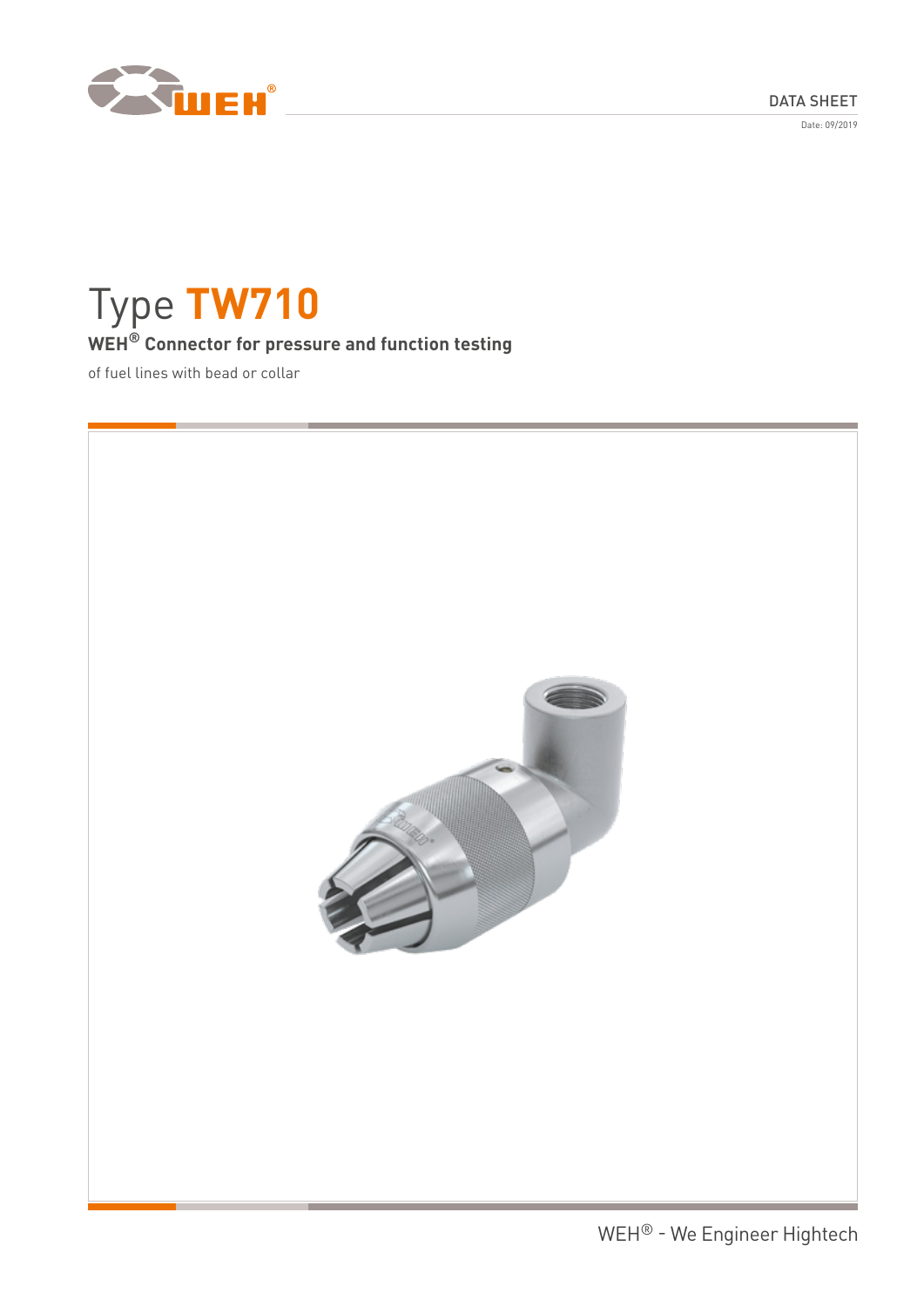# **General**

# **DESCRIPTION**



#### Features

- Lateral test port 90°
- Connection in seconds
- No hand tightening required
- Integrated shut-off valve
- Very short version
- High-grade materials

The WEH® Connector type TW710 has been specifically developed to connect fuel lines for engine hot testing. The short design of the connector is best suited for narrow spaces and meets the demand of such applications. Type TW710 is equipped with a lateral test port for ease of use. No need for time-consuming and tedious hand threading, thus saving costs and repetitive strain injury.

An integrated shut-off valve prevents leakage of fuel and enables a clean and safe operation.

For automated applications we recommend type TW713 with pneumatic actuation.

#### Application

Quick connector for pressure and function testing of fuel lines with bead or collar.

| Characteristic        | <b>Basic version</b>                    |  |
|-----------------------|-----------------------------------------|--|
| Nominal bore DN       | $3.5 \text{ mm}$                        |  |
| Operating pressure PS | Max. 10 bar                             |  |
| Temperature range     | +5 $^{\circ}$ C up to +100 $^{\circ}$ C |  |
| Medium                | Petrol, Diesel, compressed air          |  |
| Actuation             | Manual actuation via grip sleeve        |  |
| Material              | Corrosion resistant                     |  |
| Sealing material      | <b>FKM</b>                              |  |
| Design                | With integrated shut-off valve          |  |

# TECHNICAL DATA





Other designs on request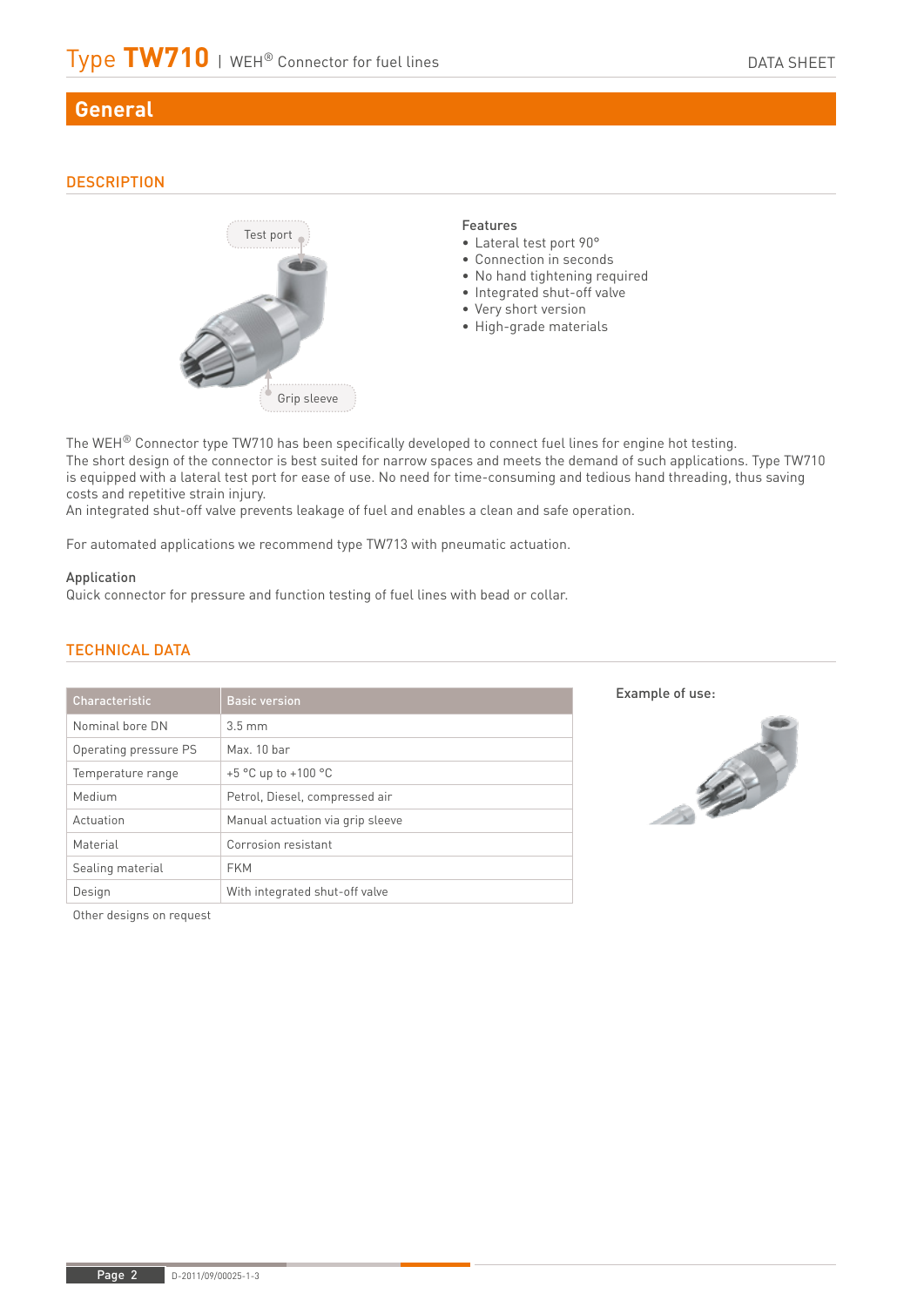# **Ordering / Accessories**

#### ORDERING | Quick connector TW710

approx. dimensions (mm)





| Part No. | <b>Description</b> | Clamping diameter A | Inlet B1              |
|----------|--------------------|---------------------|-----------------------|
| C1-49969 | TW710              |                     | G1/8" internal thread |

Other connector sizes and versions on request. Please note, that the external diameters of the connector might differ from the ones of other versions.

On request type TW710 is also available without integrated shut-off valve.

#### **ACCESSORIES**

The following accessories are available for type TW710:

#### Screw plug

If the connector is to be used as a plug, inlet 'B1' will be sealed with a screw plug of brass. It is recommended that the media compatibility of the seal be tested by the customer!



| Part No. | <b>Description</b> | Thread                | <b>Pressure range</b> |
|----------|--------------------|-----------------------|-----------------------|
| E69-9200 | Screw plug         | G1/8" external thread | $0 - 50$ bar          |

Other threads on request